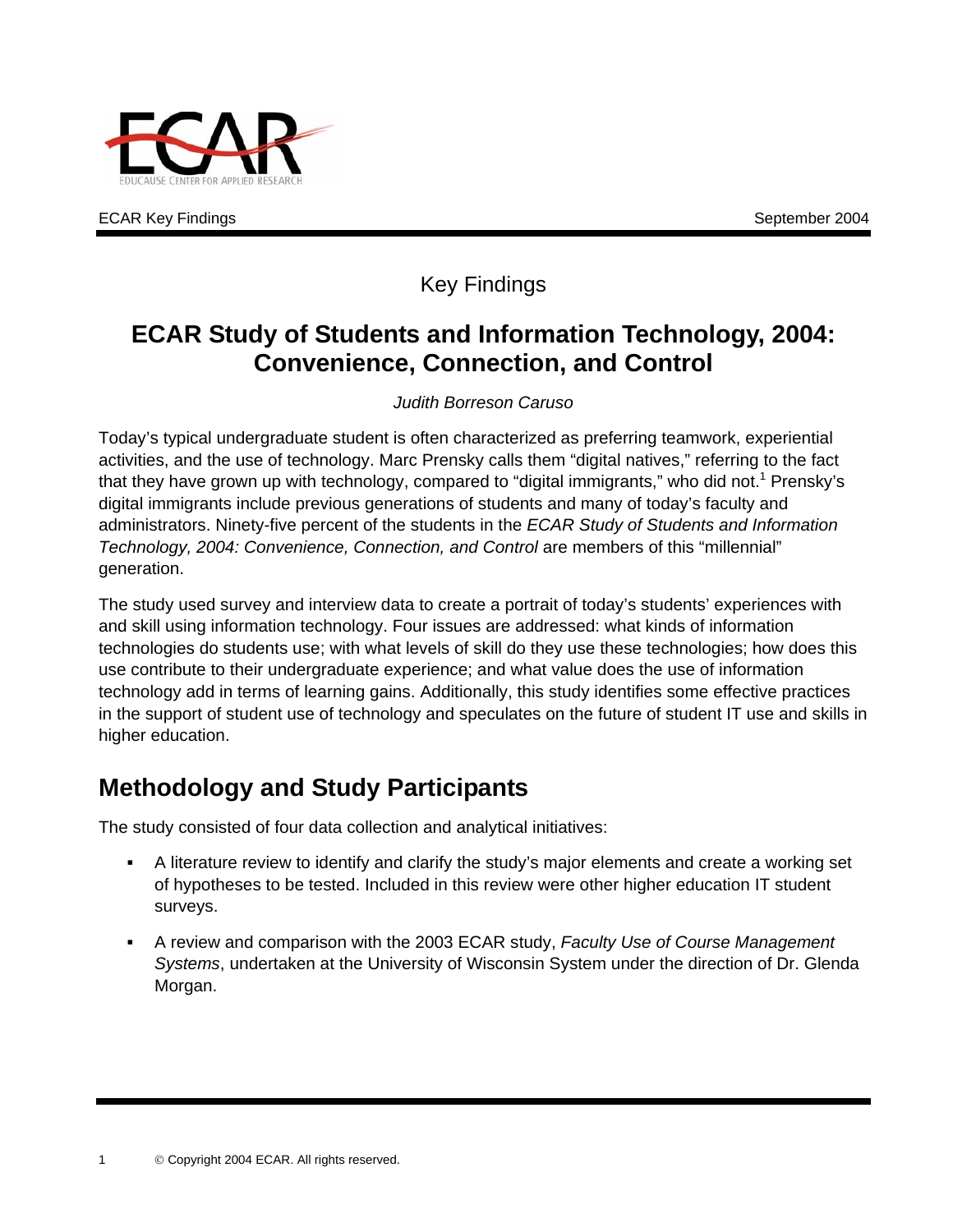- A quantitative survey among a sample of 9,350 freshmen and 9,050 senior students with 4,374 respondents at 13 higher education institutions: Colgate University; Drexel University; University of California, San Diego; University of Minnesota, Crookston; University of Minnesota, Twin Cities; University of Wisconsin–Colleges; University of Wisconsin–Eau Claire; University of Wisconsin–La Crosse; University of Wisconsin–Madison; University of Wisconsin–Milwaukee; University of Wisconsin–Oshkosh; University of Wisconsin–Stout; and University of Wisconsin–Whitewater.
- Interviews of 132 students in focus group settings at six institutions and 23 administrators who support student information technology on their campuses.

The institutions chosen represent a mix of the different types of higher education institutions in North America, and the study achieved a 95 percent confidence rate with a +/-5 percent margin of error. Note, however, that while the findings are statistically significant for the institutions in the study and are likely indicative of student behavior at many similar institutions, they are not conclusive. Also, selfassessment of skills with technology is not a true measurement tool.

# **Findings**

Following are some of the important findings of the *ECAR Study of Students and Information Technology, 2004: Convenience, Connection, and Control*.

#### Technology Ownership

Fully 93.4 percent of the students who participated in the study own a computer. Desktop computers are owned by 70.7 percent of the senior respondents and 57.1 percent of the freshmen respondents. Laptop computers are owned by 38.5 percent of the senior respondents and 52.7 percent of the freshmen respondents. Personal digital assistants (PDAs) are owned by just 11.9 percent overall.

#### Internet Access

Freshmen students, who often reside on campus, most often access the Internet through university resources (82.2 percent). Seniors most often use commercial access (56.4 percent). More than 81 percent of students have access to broadband service. In the qualitative interviews, students reported that their satisfaction with access is partially shaped by the institution's IT environment, and they are often frustrated with overcrowded computer labs.

### Patterns of Technology Use

Students were asked about the applications they use on their electronic devices. They reported that they use technology primarily for educational purposes, secondarily for communication, and lastly for presentation. They use computers for writing documents (99.5 percent) and sending e-mail (99.5 percent), followed by surfing the Internet for pleasure (97.2 percent) and for classroom activities (96.4 percent). They do many of these activities simultaneously.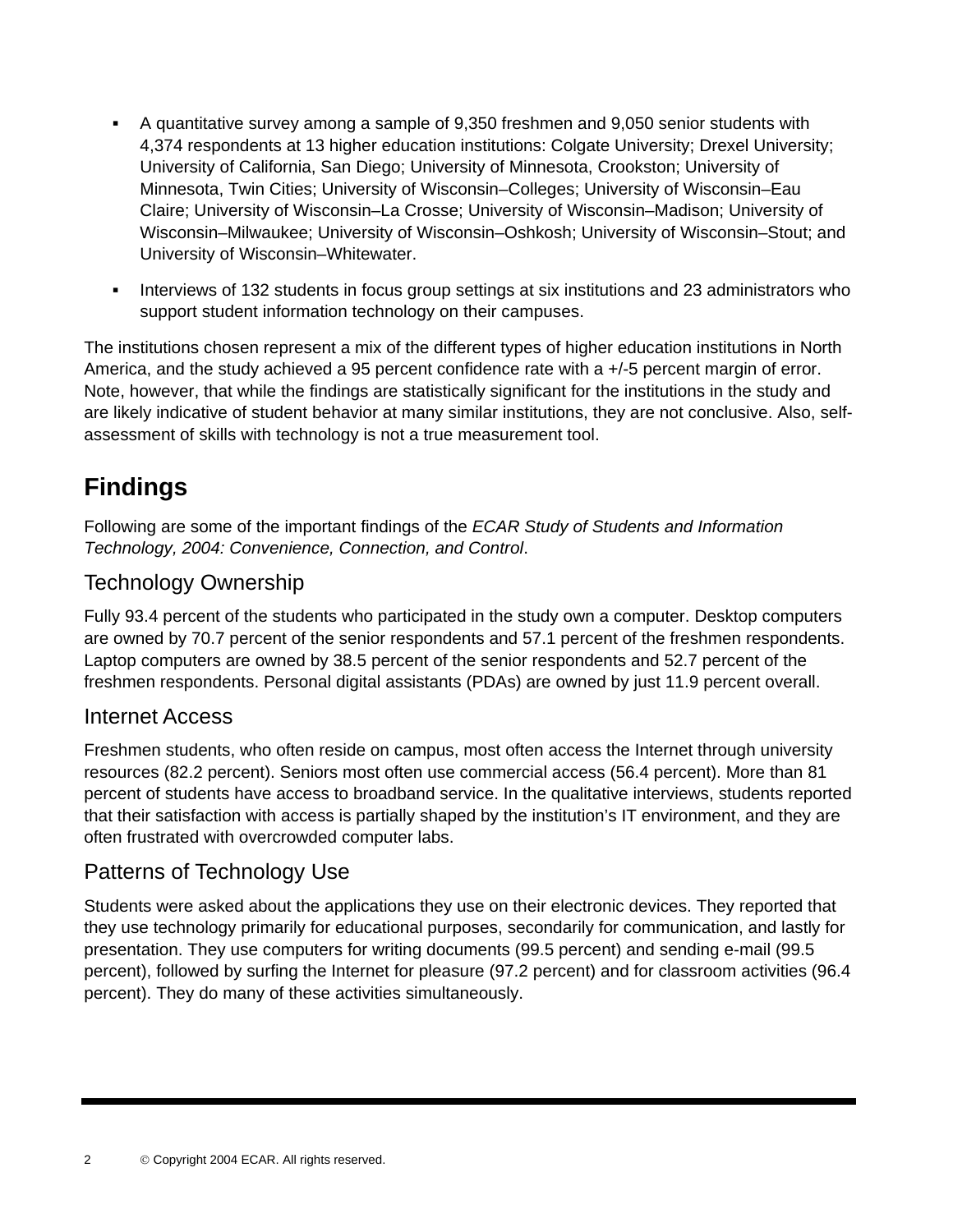## Hours of Technology Use

The quantitative survey asked students how many hours each week they used a computer and for what applications. Table1 indicates that students primarily use information technology for academic applications, communications, and entertainment. Academic usage is strongly related to the student's academic major and class status (senior versus freshman).

| <b>Activities</b>                                                                                       | N     | Mean* | Std.<br><b>Deviation</b> |
|---------------------------------------------------------------------------------------------------------|-------|-------|--------------------------|
| Classroom activities and studying using an electronic device                                            | 4,367 | 4.01  | 1.241                    |
| Writing documents (word processing)                                                                     | 4,352 | 3.76  | 0.955                    |
| Surfing the Internet for pleasure                                                                       | 4,359 | 3.47  | 1.213                    |
| Creating, reading, sending e-mail                                                                       | 4,359 | 3.47  | 0.979                    |
| Chatting with friends or acquaintances using instant messaging                                          | 4,347 | 3.45  | 1.620                    |
| Using an electronic device (computer, Palm device, etc.) at your place of<br>employment                 | 3,337 | 3.31  | 2.306                    |
| Downloading or listening to music or videos/DVDs                                                        | 4,336 | 3.15  | 1.563                    |
| Completing a learning activity or accessing information for a course using<br>course management systems | 4,344 | 2.48  | 1.152                    |
| Using a university library resource to complete a class assignment                                      | 4,349 | 2.46  | 1.010                    |
| Playing computer games                                                                                  | 4,337 | 2.39  | 1.312                    |
| Creating spreadsheets or charts (Excel, etc.)                                                           | 4,342 | 2.07  | 1.060                    |
| Online shopping                                                                                         | 4,353 | 2.06  | 0.960                    |
| Creating presentations (PowerPoint, etc.)                                                               | 4,342 | 1.82  | 0.896                    |
| Creating graphics (Photoshop, Flash, etc.)                                                              | 4,335 | 1.79  | 1.077                    |
| Creating Web pages (Dreamweaver, FrontPage, etc.)                                                       | 4,315 | 1.39  | 0.898                    |
| Creating and editing video/audio (Director, iMovie, etc.)                                               | 4,338 | 1.34  | 0.793                    |

\*Scale = 1 (do not use), 2 (less than an hour), 3 (1-2 hours), 4 (3-5 hours), 5 (6-10 hours), 6 (11 or more hours)

### Level of Skill

When asked about the level of skill they felt they had attained with respect to each application, students rated themselves highly skilled in the use of communications, word processing, and the Internet. Table 2 shows that the means for e-mail, instant messenger, word processing, and Web surfing were all greater than 3.0.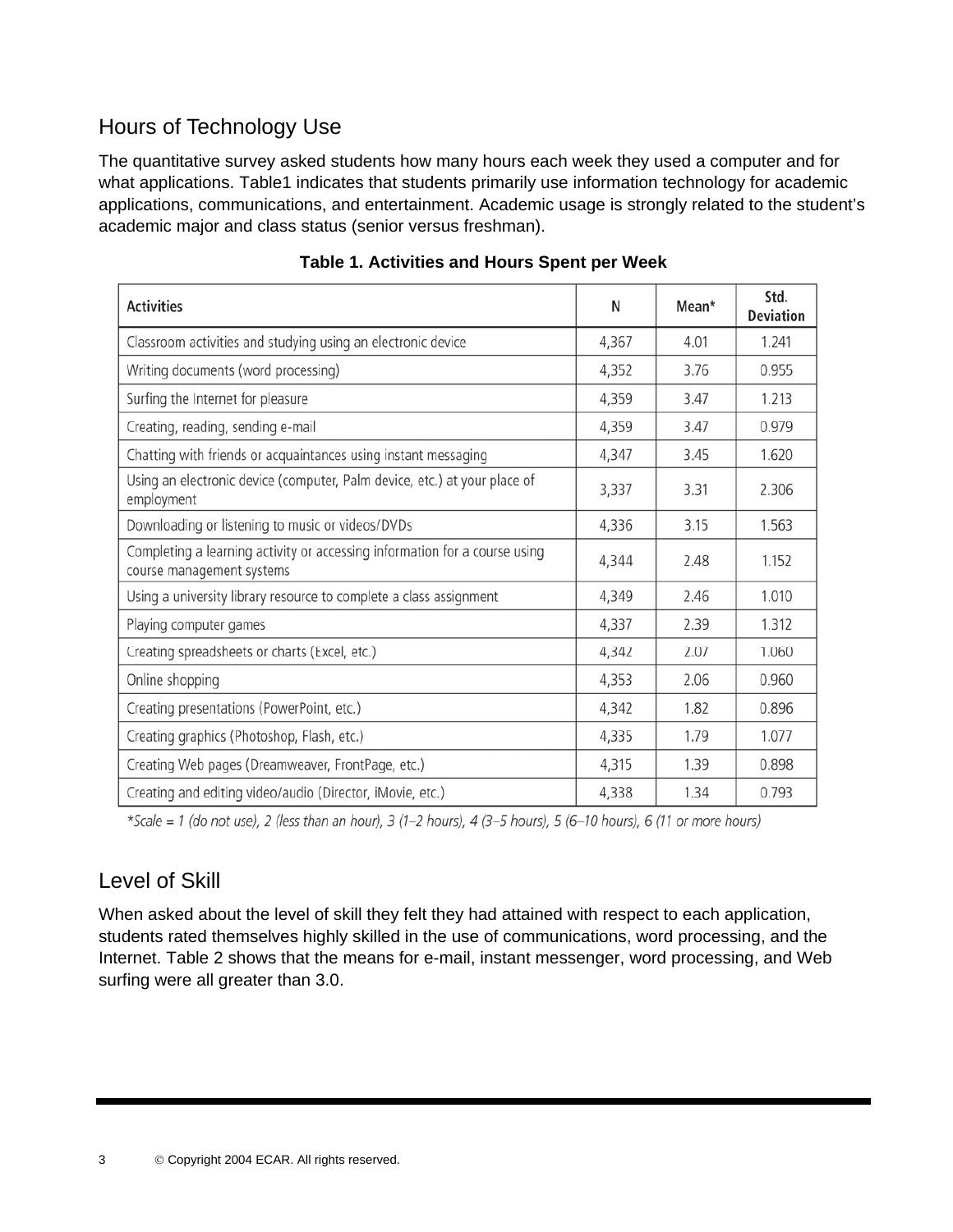| Application                                               | Mean* | Std.<br><b>Deviation</b> |
|-----------------------------------------------------------|-------|--------------------------|
| E-mail                                                    | 3.60  | 0.525                    |
| Instant messenger                                         | 3.54  | 0.652                    |
| Word processing                                           | 3.53  | 0.553                    |
| Web surfing                                               | 3.47  | 0.578                    |
| Presentation software (PowerPoint, etc.)                  | 2.90  | 0.762                    |
| Online library resources                                  | 2.88  | 0.687                    |
| Spreadsheets (Excel, etc.)                                | 2.86  | 0.763                    |
| Course management systems                                 | 2.83  | 0.744                    |
| Graphics (Photoshop, Flash, etc.)                         | 2.45  | 0.846                    |
| Creating Web pages (Dreamweaver, FrontPage, etc.)         | 2.17  | 0.910                    |
| Creating and editing video/audio (Director, iMovie, etc.) | 2.07  | 0.848                    |

#### **Table 2. Skill Levels Attained**

\*Scale = 1 (very unskilled) to 4 (very skilled)

Seniors tended to rank themselves higher than freshmen with tools such as PowerPoint and spreadsheets. A student's major was a significant factor, with the highest skills reported by business, engineering, and life sciences students. While the quantitative data indicate that students say they have the skills they need, in the qualitative interviews, student skills seemed more problematic. These interviews indicate that students are skilled with basic office suite applications but tend to know just enough technology to accomplish their work. They do not have in-depth application knowledge or problem-solving skills.

#### Information Technology in the Classroom

Students noted their preference for use of technology in the classroom, with the highest number of students (41.2 percent) preferring to take classes that use a moderate amount of technology. Approximately 23 percent preferred classes that use limited technology, and 30.8 percent preferred classes that use technology extensively. A student's previous positive experiences in the classroom had a major impact on the preference for classroom technology.

A student's major was also an important predictor of preferences for technology in the classroom, with engineering students having the highest preference for technology in the classroom (67.8) percent) followed by business students (64.3 percent). When analyzing students' preferences for classes using technology, a student's grade point average (GPA) was not a significant factor. Students with lower GPAs preferred classes using technology equally with those students with higher GPAs.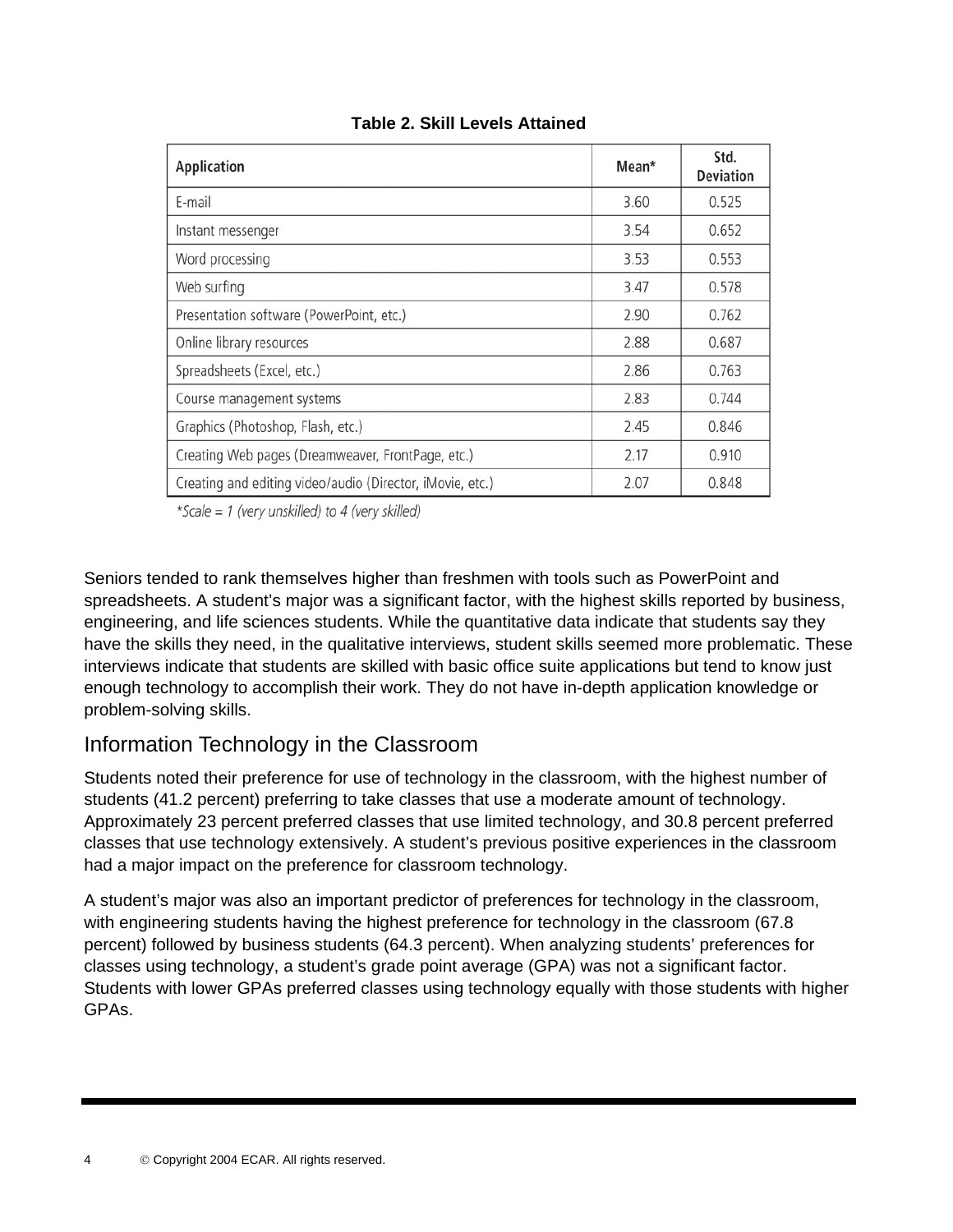### Impact of Technology in the Classroom

Students were asked about the impact of technology on various classroom activities. The activity receiving the highest impact was "helped me to better communicate with the instructor," with a mean of 3.85 (see Table 3).

| <b>Activity</b>                                                                                       | N     | Mean* | Std.<br><b>Deviation</b> |
|-------------------------------------------------------------------------------------------------------|-------|-------|--------------------------|
| The use of IT in classes has helped me to better communicate with the<br>instructor.                  | 4,358 | 3.85  | 0.845                    |
| The use of IT in courses has resulted in prompt feedback from the instructor.                         | 4,351 | 3.84  | 0.813                    |
| The use of IT in courses has helped me communicate and collaborate with my<br>classmates.             | 4,343 | 3.64  | 0.893                    |
| I primarily use IT in courses to improve the presentation of my work.                                 | 4,353 | 3.61  | 0.872                    |
| The use of IT in courses provides more opportunities for practice and<br>reinforcement.               | 4,345 | 3.58  | 0.803                    |
| The use of technology in my classes met my expectations.                                              | 4,358 | 3.54  | 0.747                    |
| Classes that use IT allow me to take greater control of my class activities.                          | 4,346 | 3.45  | 0.923                    |
| The use of IT in classes has helped me better understand complex or abstract<br>concepts.             | 4,358 | 3.38  | 0.854                    |
| The instructors' use of technology in my classes has increased my interest in<br>the subject matter.  | 4,347 | 3.25  | 0.906                    |
| Classes that use IT are more likely to focus on real-world tasks and examples.                        | 4,347 | 3.23  | 0.884                    |
| I spend more time engaged in course activities in those courses that require me<br>to use technology. | 4,362 | 3.22  | 0.928                    |
| I get better grades in courses that use IT.                                                           | 4,356 | 3.19  | 0.925                    |
| Faculty members need to give us more in-class training for IT used in the class.                      | 4,361 | 3.04  | 0.976                    |

**Table 3. Perceived Impact of Classroom Technology, by Activity**

\*Scale = 1 (strongly disagree) to 5 (strongly agree)

### Benefits of the Use of Technology in the Classroom

Figure 1 illustrates the benefits students perceived from the use of information technology in the classroom. Students cited convenience (48.5 percent) as the greatest benefit. When combined with saving time, the percentage increases to 64.6 percent. Only 12.7 percent said the most valuable benefit was improved learning. In the survey's open-ended comments, 134 students voluntarily identified convenience as one of the primary benefits of using information technology in classes. Even though students strongly emphasized the convenience factor of information technology use in the classroom, they also consistently stated that good use of technology helps them learn.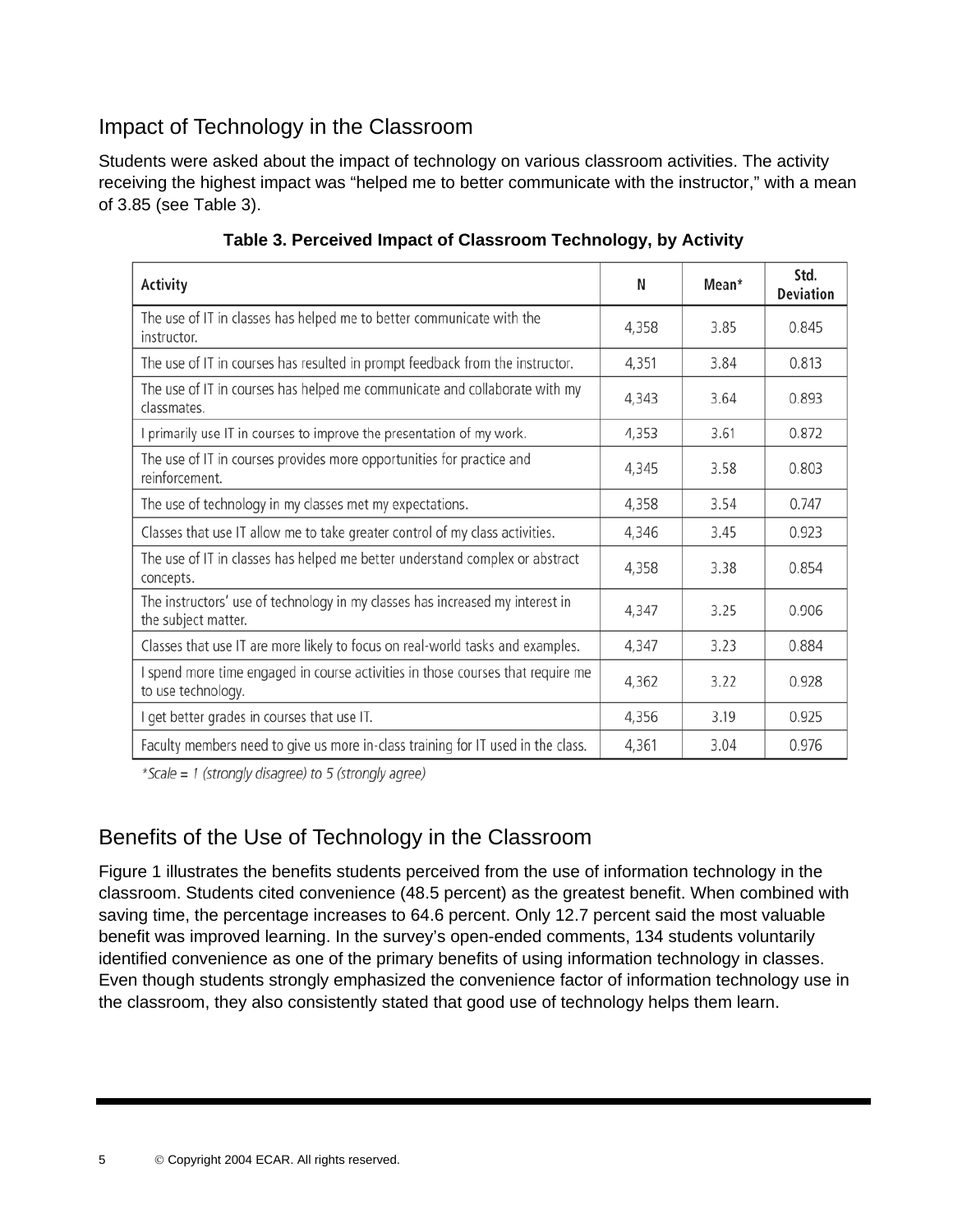

#### **Figure 1. Student Perceptions of Benefits of Classroom IT Use**

### Barriers to the Use of Information Technology in the Classroom

Students reported barriers to the use of information technology in the classroom. Overall, 54.3 percent of the students reported some barriers. Of those listed in the survey, the most problematic was "feels like extra work" (16.7 percent), followed by "the applications don't run on my computer" (14.1 percent), "lack of access to printers" (13.4 percent), and "lack of technical support" (9.7 percent). These findings were reinforced by the number of times they were mentioned in an openended question on the survey.

#### Course Management Systems

When students comment on technology in the classroom, they are most likely referring to the use of a course management system (CMS). Eighty-three percent of the students in the survey had taken a class that used a CMS. Seniors (90.1 percent) were more likely than freshmen (78.5 percent) to have taken a class that used a CMS.

Students who had taken a course using a CMS were asked to describe their overall experience: 76.1 percent were positive or very positive; 17.3 percent were neutral; and only 6.6 percent were negative or very negative. Ironically, students who had a stronger preference for technology in the classroom had a lower preference for the use of a CMS. With one exception, the higher the percentage of students who had used a CMS at each institution, the higher the positive assessment of the CMS at that institution.

#### Course Management System Features Used

Course management systems offer a number of features in support of learning and course administration. Ninety-five percent of the students reported use of a syllabus feature. Reports of use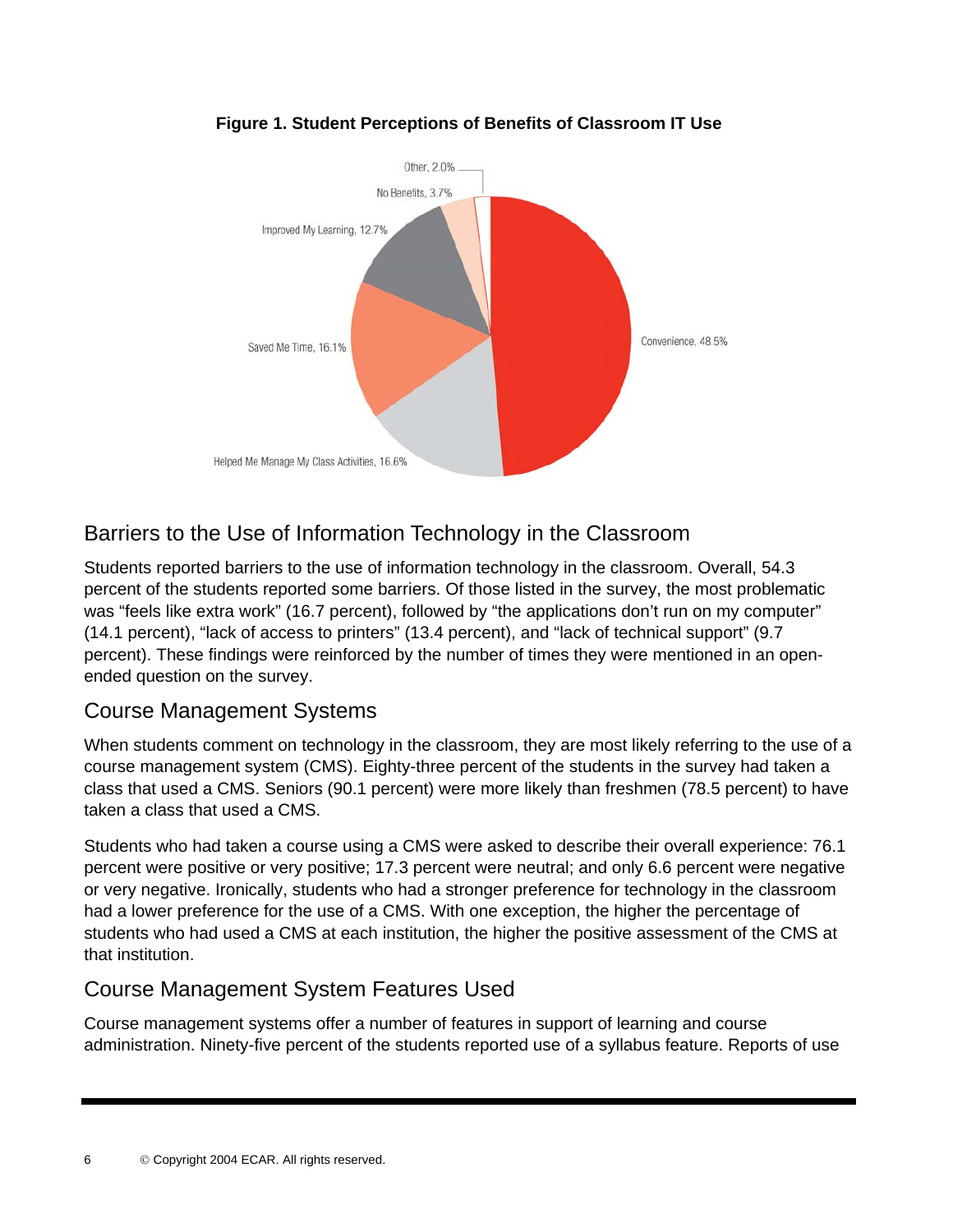of the other features included online reading (94.8 percent), tracking grades (89.4 percent), sample exams online (88.8 percent), turning in assignments (78.5 percent), online discussion (74.2 percent), sharing materials with students (73.4 percent), obtaining faculty feedback (71.8 percent), and online quizzes (70.0 percent).

### Students' Perceived Benefits Using a CMS

Students were asked whether they perceived that a particular tool within a CMS improved learning, class management, or both. Students were also given the option of reporting that a tool had no effect on either learning or class management or that it had a negative effect. Classroom management scored highest, followed by improved learning. Negative perceptions were minimal.

Figure 2 shows that the interactive features used least by faculty were the features that students said contributed the most to their learning. Administrative and convenience features were rated most highly by students. When combining the percentage of students who said that the CMS improved learning and improved both learning and class management, "sharing materials with students" was ranked highest in improving learning (52.8 percent). In the qualitative interviews, students indicated a need for a more consistent approach to CMS use. Also, students and faculty commented on the need for training.



**Figure 2. CMS Features that Students Perceive Improve Their Learning** 

# **Future Trends**

Given the current state of student use and skills with information technology and the limited use of all course management systems' features, higher education institutions need to evaluate their student information technology services. Students and faculty members alike need good technology education and training. Today's information technology use in instruction is primarily for convenience